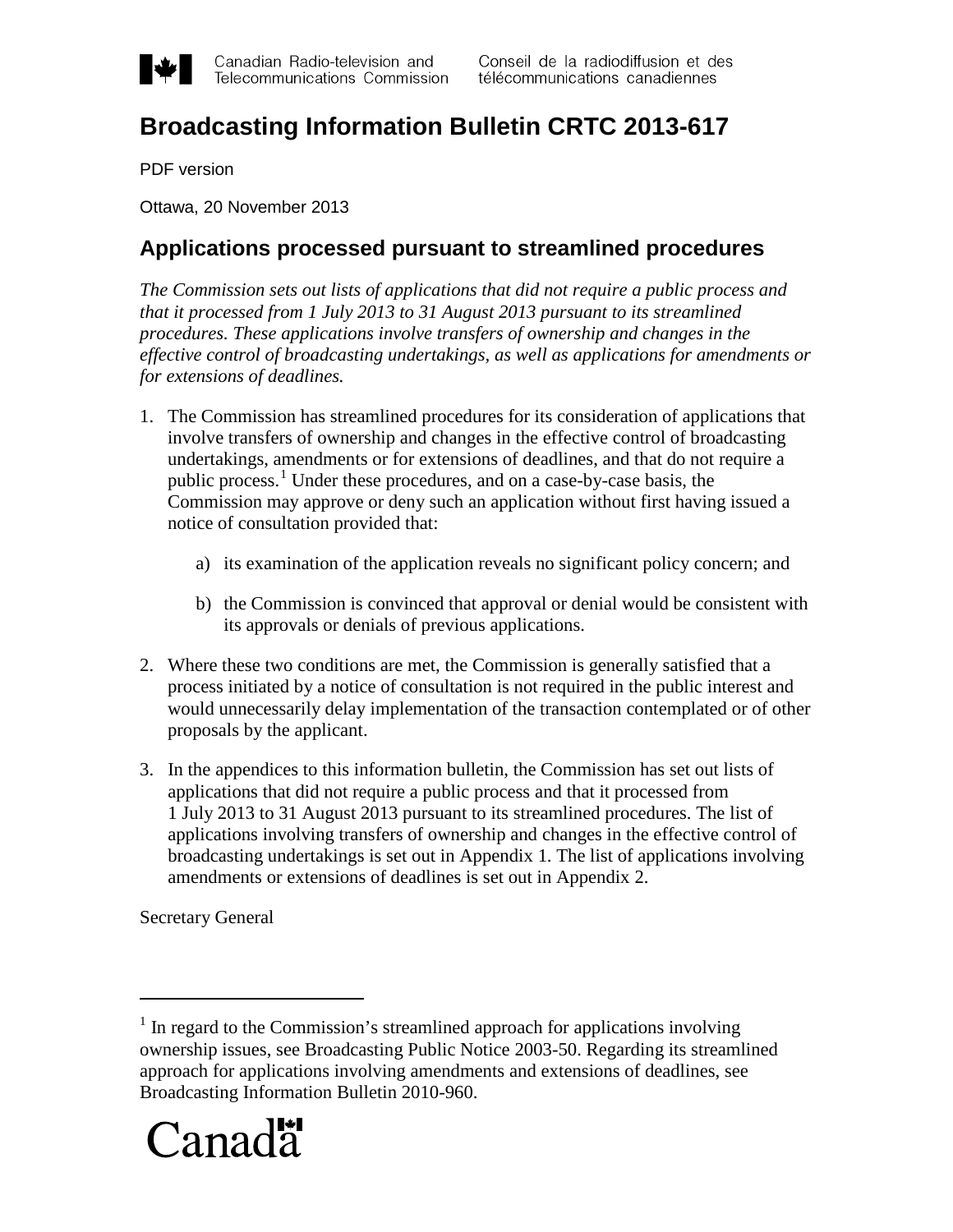#### **Related documents**

- *Broadcasting applications that do not require a public process*, Broadcasting Information Bulletin CRTC 2010-960, 23 December 2010
- *Ownership applications granted approval*, Broadcasting Public Notice CRTC 2003-50, 19 September 2003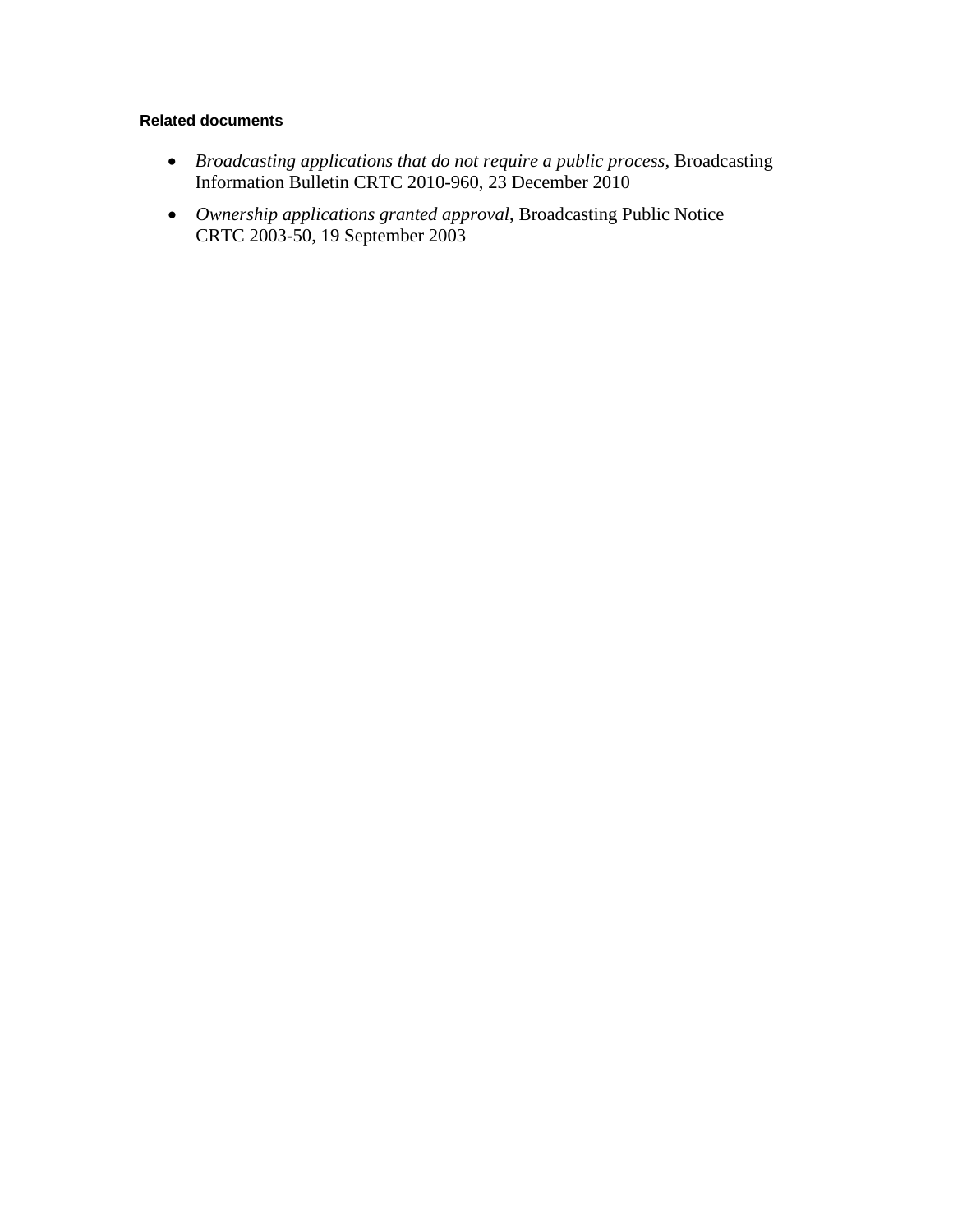## **Appendix 1 to Broadcasting Information Bulletin CRTC 2013-617**

**Ownership applications processed by the Commission by letter of authority from 1 July 2013 to 31 August 2013 pursuant to its streamlined procedures**

| <b>Item</b> | <b>Licensee</b>        | <b>Application</b><br>and decision<br>date | Decision and description of the transaction                                                                                                                                                                                                     |
|-------------|------------------------|--------------------------------------------|-------------------------------------------------------------------------------------------------------------------------------------------------------------------------------------------------------------------------------------------------|
|             | 4352416 Canada<br>Inc. | 2013-0825-5<br>10 July 2013                | $APPROVED - Change to the effective$<br>control of CJMB-FM Peterborough to<br>Doyle Saleski Inc., trustee in bankruptcy for<br>4352416 Canada Inc., and temporary<br>delegation of the management of<br>CJMB-FM to My Broadcasting Corporation. |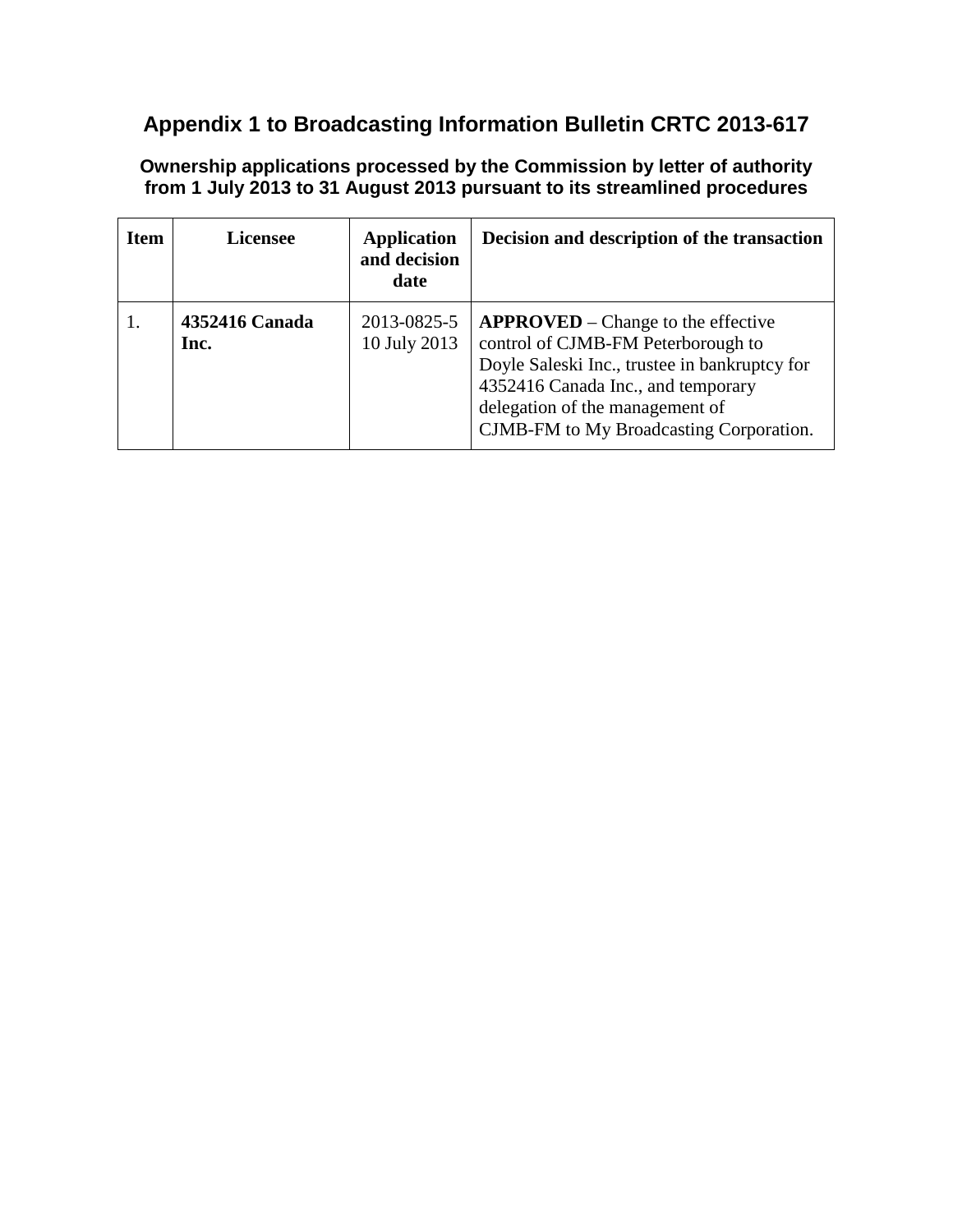## **Appendix 2 to Broadcasting Information Bulletin CRTC 2013-617**

#### **Applications that did not require a public process and that were processed by the Commission from 1 July 2013 to 31 August 2013 pursuant to its streamlined procedures**

| <b>Item</b> | <b>Licensee</b>                                                                                                                                                                                                                                                                            | <b>Application</b><br>and decision<br>date | Decision and description of the application                                                                                                                                                                                                                                                                                                    |
|-------------|--------------------------------------------------------------------------------------------------------------------------------------------------------------------------------------------------------------------------------------------------------------------------------------------|--------------------------------------------|------------------------------------------------------------------------------------------------------------------------------------------------------------------------------------------------------------------------------------------------------------------------------------------------------------------------------------------------|
| 1.          | <b>Bell Aliant Regional</b><br><b>Communications</b><br>Inc., (the general<br>partner), as well as<br>limited partner with<br>6583458 Canada Inc.<br>(the limited<br>partners), carrying<br>on business as<br><b>Bell Aliant Regional</b><br>Communications,<br><b>Limited Partnership</b> | 2013-0913-8<br>19 July 2013                | <b>APPROVED</b> – Extension of the time limit<br>to 26 August 2014 to commence the<br>operation of the video-on-demand service for<br>Eastern Canada approved in Video-on-<br>demand service, Broadcasting Decision<br>CRTC 2011-534, 26 August 2011.                                                                                          |
| 2.          | <b>FreeHD Canada Inc.</b>                                                                                                                                                                                                                                                                  | 2013-0994-8<br>23 July 2013                | <b>APPROVED</b> – Extension of the time limit<br>to 26 August 2014 to commence the<br>operation of the video-on-demand service<br>approved in Video-on-demand service,<br>Broadcasting Decision CRTC 2011-532,<br>26 August 2011.                                                                                                              |
| 3.          | <b>Rogers Broadcasting</b><br><b>Limited</b>                                                                                                                                                                                                                                               | 2013-1011-9<br>26 July 2013                | <b>APPROVED</b> – Amendment to the<br>broadcasting licence for the<br>English-language specialty Category C<br>service Sportsnet One to modify the<br>definition of "broadcast day" to mean "a<br>24-hour period beginning each day at<br>six o'clock a.m., or any other period<br>approved by the Commission", effective<br>1 September 2013. |
| 4.          | <b>Rogers Sportsnet Inc.</b>                                                                                                                                                                                                                                                               | 2013-1012-7<br>26 July 2013                | <b>APPROVED</b> – Amendment to the<br>broadcasting licence for the<br>English-language specialty Category C<br>service Sportsnet to modify the definition of<br>"broadcast day" to mean "a 24-hour period<br>beginning each day at six o'clock a.m., or<br>any other period approved by the<br>Commission", effective 1 September 2013.        |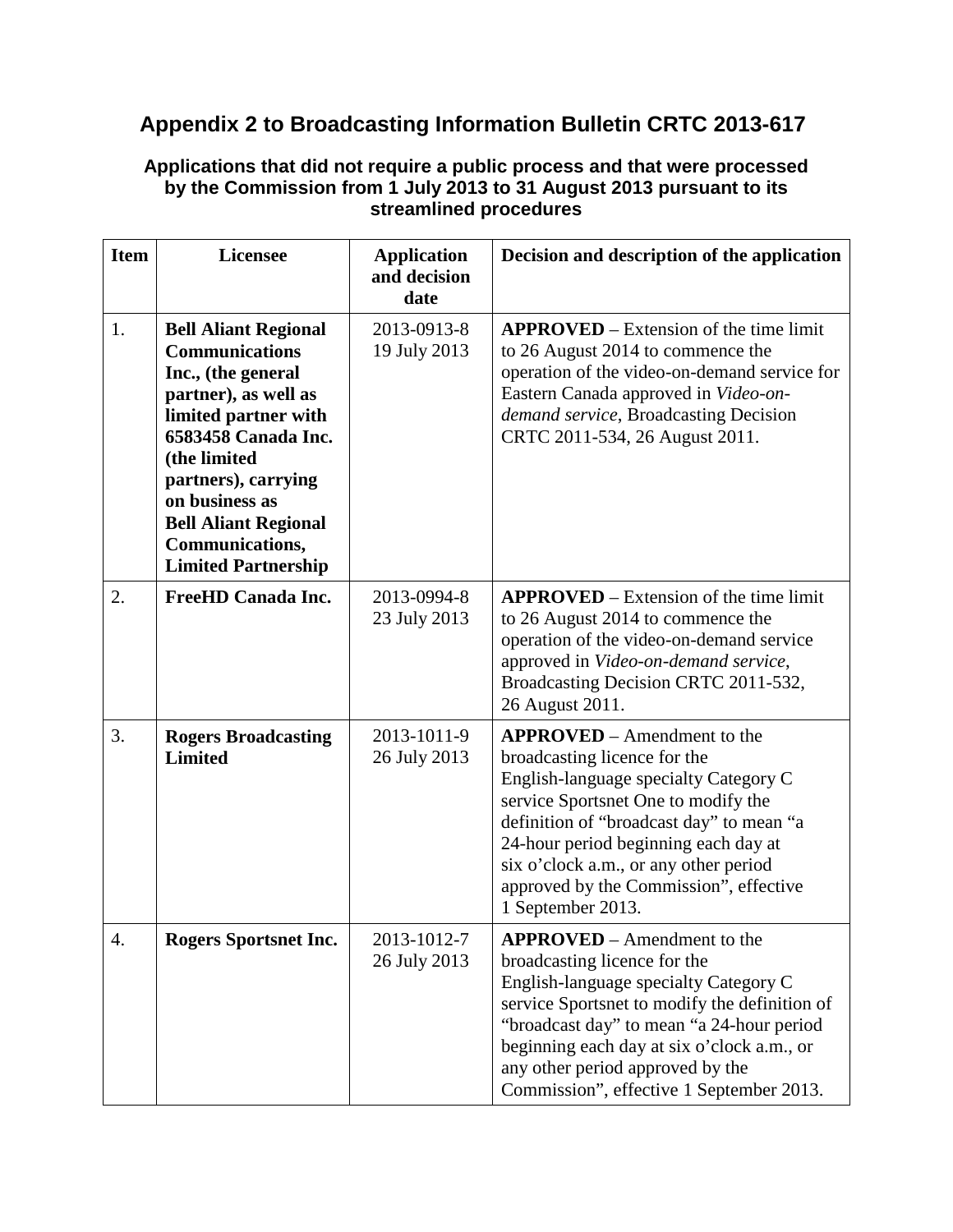| 5. | <b>Cowichan Valley</b><br><b>Community Radio</b><br><b>Society</b>                              | 2013-1026-8<br>31 July 2013   | <b>APPROVED</b> – Extension of the time limit<br>to 9 August 2015 to commence the operation<br>of the English-language low-power<br>community FM radio station in Lake<br>Cowichan, British Columbia, approved in<br>Community radio station in Lake Cowichan,<br>Broadcasting Decision CRTC 2012-437,<br>9 August 2012.                                                                                     |
|----|-------------------------------------------------------------------------------------------------|-------------------------------|--------------------------------------------------------------------------------------------------------------------------------------------------------------------------------------------------------------------------------------------------------------------------------------------------------------------------------------------------------------------------------------------------------------|
| 6. | Radio MirAcadie inc.                                                                            | 2013-1015-1<br>31 July 2013   | $APPROVED - Extension$ of the time limit<br>to 6 August 2014 to commence the operation<br>of the new transmitter for the French-<br>language, Type A community radio station<br>CKMA-FM Miramichi, New-Brunswick,<br>approved in CKMA-FM Miramichi -<br>New transmitter in Neguac, Broadcasting<br>Decision CRTC 2010-557, 6 August 2010.<br>This is the final extension to be granted by<br>the Commission. |
| 7. | 9174-8004 Québec<br>inc.                                                                        | 2013-1022-6<br>6 August 2013  | $APPROVED - Extension$ of the time limit<br>to 19 September 2013 to implement the<br>technical parameters of the French-language<br>commercial radio station CHEQ-FM Sainte-<br>Marie de Beauce, Quebec, approved in<br>CHEQ-FM Sainte-Marie de Beauce -<br>Technical change, Broadcasting Decision<br>CRTC 2009-501, 19 August 2009. This is<br>the final extension to be granted by the<br>Commission.     |
| 8. | Director of<br>Operations,<br><b>Mistawasis First</b><br><b>Nations Radio</b><br>(Louis Ledoux) | 2013-1128-2<br>15 August 2013 | $APPROVED - Extension$ of the time limit<br>to 14 February 2015 to commence the<br>operation of the English- and Cree-language<br>low-power Type B Native FM radio station<br>in Leask, Saskatchewan, approved in Type B<br>Native FM radio station in Leask,<br>Broadcasting Decision CRTC 2011-93,<br>14 February 2011. This is the final extension<br>to be granted by the Commission.                    |
| 9. | <b>Dufferin</b><br><b>Communications Inc.</b>                                                   | 2013-1130-8<br>15 August 2013 | $APPROVED - Extension$ of the time limit<br>to 21 November 2014 to commence the<br>operation of the French-language<br>commercial AM radio station in Montréal,<br>Quebec, approved in AM radio stations in<br>Montréal, Broadcasting Decision CRTC<br>2011-721, 21 November 2011.                                                                                                                           |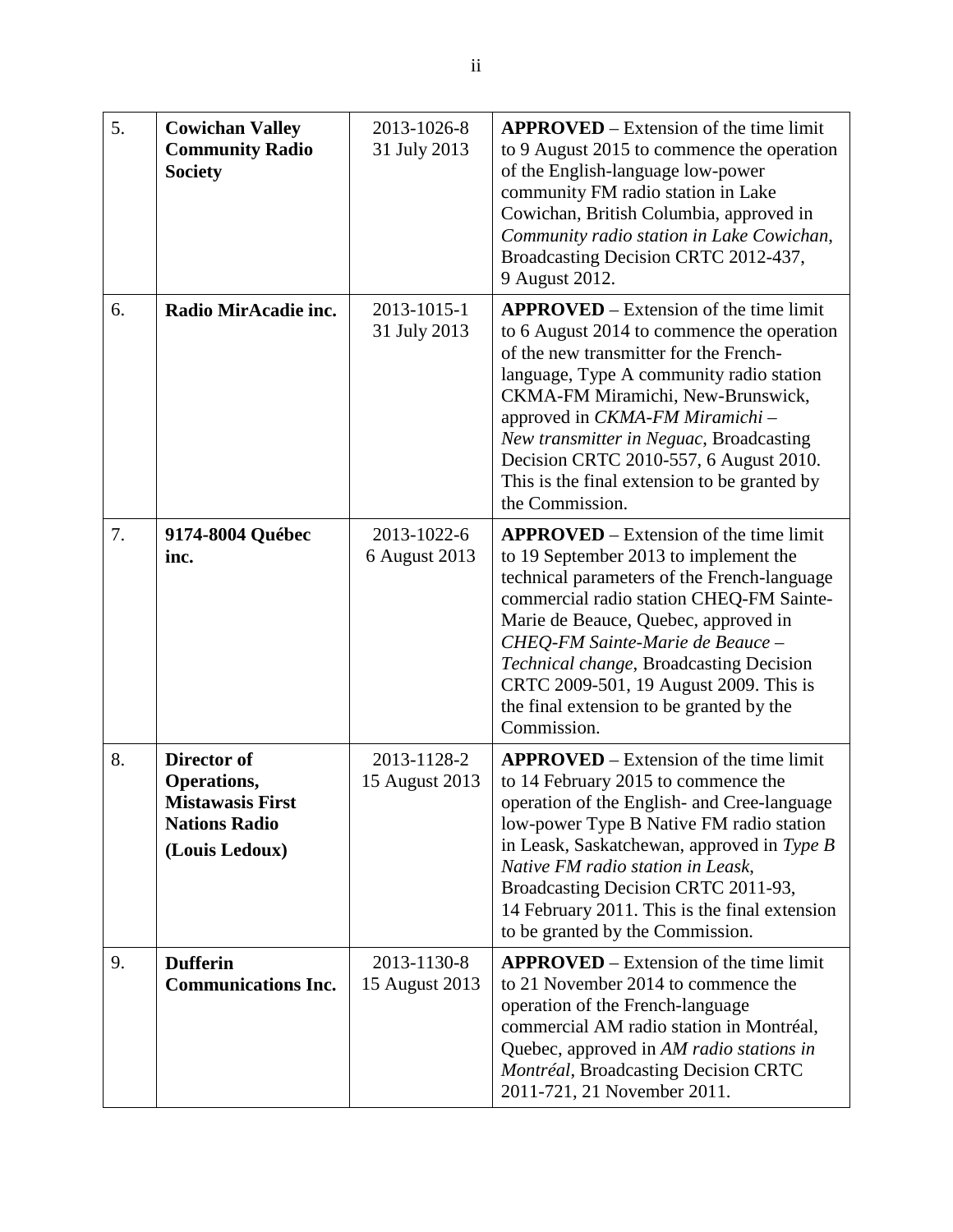| 10. | <b>Bhupinder Bola, on</b><br>behalf of a<br>corporation to be<br>incorporated | 2013-1126-6<br>23 August 2013 | <b>APPROVED</b> – Amendment to the<br>broadcasting licence for the<br>English-language commercial radio station<br>CFMS-FM Markham, Ontario, to increase<br>the average effective radiated power (ERP)<br>to 704 watts (maximum ERP to 2,500 watts),<br>to decrease the effective height of antenna<br>above average terrain to 9.1 metres and to<br>relocate the antenna.                                                                              |
|-----|-------------------------------------------------------------------------------|-------------------------------|---------------------------------------------------------------------------------------------------------------------------------------------------------------------------------------------------------------------------------------------------------------------------------------------------------------------------------------------------------------------------------------------------------------------------------------------------------|
| 11. | <b>Atop Broadband</b><br>Corp.                                                | 2013-1144-8<br>23 August 2013 | <b>APPROVED</b> – Extension of the time limit<br>to 19 October 2014 to commence the<br>operation of the terrestrial broadcasting<br>distribution undertaking in the Greater<br>Toronto Area, approved in Class 1 terrestrial<br>broadcasting distribution undertaking to<br>serve the majority of the Greater Toronto<br>Area, Broadcasting Decision CRTC<br>2010-771, 19 October 2010. This is the final<br>extension to be granted by the Commission. |
| 12. | Canadian<br><b>Broadcasting</b><br>Corporation                                | 2013-1027-6<br>29 August 2013 | <b>APPROVED</b> – Amendment to the<br>broadcasting licence for the<br>English-language radio station CBLA-FM-2<br>Paris/Kitchener, Ontario, to harmonize its<br>conditions of licence with those that came<br>into effect on 1 September 2013, pursuant to<br>Canadian Broadcasting Corporation -<br>Licence renewals, Broadcasting Decision<br>CRTC 2013-263 and Broadcasting Orders<br>CRTC 2013-264 and 2013-265,<br>28 May 2013.                    |
| 13. | Canadian<br><b>Broadcasting</b><br>Corporation                                | 2013-1044-0<br>29 August 2013 | <b>APPROVED</b> – Amendment to the<br>broadcasting licence for the French-language<br>radio station CBFX-FM-1 Trois-Rivières,<br>Quebec, to harmonize its conditions of<br>licence with those that came into effect on<br>1 September 2013, pursuant to Canadian<br><b>Broadcasting Corporation - Licence</b><br>renewals, Broadcasting Decision<br>CRTC 2013-263 and Broadcasting Orders<br>CRTC 2013-264 and 2013-265,<br>28 May 2013.                |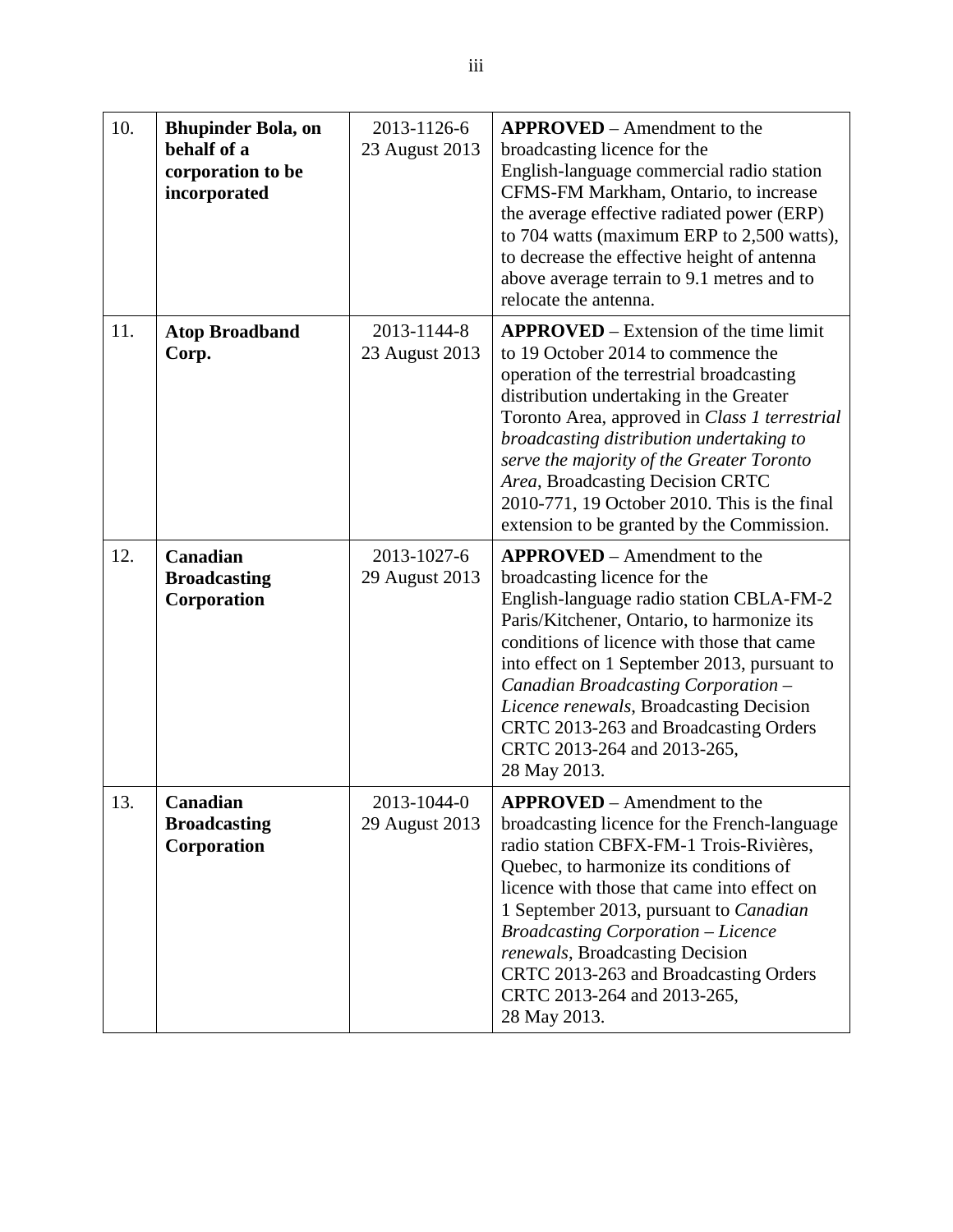| 14. | Canadian<br><b>Broadcasting</b><br>Corporation                              | 2013-1045-8<br>29 August 2013 | <b>APPROVED</b> – Amendment to the<br>broadcasting licence for the French-language<br>radio station CBFX-FM-2 Sherbrooke,<br>Quebec, to harmonize its conditions of<br>licence with those that came into effect on<br>1 September 2013, pursuant to Canadian<br><b>Broadcasting Corporation - Licence</b><br>renewals, Broadcasting Decision CRTC<br>2013-263 and Broadcasting Orders CRTC<br>2013-264 and 2013-265, 28 May 2013.  |
|-----|-----------------------------------------------------------------------------|-------------------------------|------------------------------------------------------------------------------------------------------------------------------------------------------------------------------------------------------------------------------------------------------------------------------------------------------------------------------------------------------------------------------------------------------------------------------------|
| 15. | Canadian<br><b>Broadcasting</b><br>Corporation                              | 2013-1056-5<br>29 August 2013 | <b>APPROVED</b> – Amendment to the<br>broadcasting licence for the French-language<br>radio station CKSB-10-FM Winnipeg,<br>Manitoba, to harmonize its conditions of<br>licence with those that came into effect on<br>1 September 2013, pursuant to Canadian<br><b>Broadcasting Corporation – Licence</b><br>renewals, Broadcasting Decision CRTC<br>2013-263 and Broadcasting Orders CRTC<br>2013-264 and 2013-265, 28 May 2013. |
| 16. | 5777152 Manitoba<br>Ltd.                                                    | 2013-1160-5<br>29 August 2013 | <b>APPROVED</b> – Extension of the time limit<br>to 14 October 2014 to commence the<br>operation of the English-language<br>commercial FM radio station in Virden,<br>Manitoba, approved in English-language FM<br>radio station in Virden, Broadcasting<br>Decision CRTC 2010-762, 14 October 2010.<br>This is the final extension to be granted by<br>the Commission.                                                            |
| 17. | <b>Elliott Kerr, on</b><br>behalf of a<br>corporation to be<br>incorporated | 2013-1172-9<br>29 August 2013 | <b>APPROVED</b> – Extension of the time limit<br>to 22 November 2015 to commence the<br>operation of the English-language<br>commercial AM radio station in<br>Mississauga, Ontario, approved in English-<br>language AM radio station in Mississauga,<br>Broadcasting Decision CRTC 2011-722,<br>22 November 2011. This is the final<br>extension to be granted by the Commission.                                                |